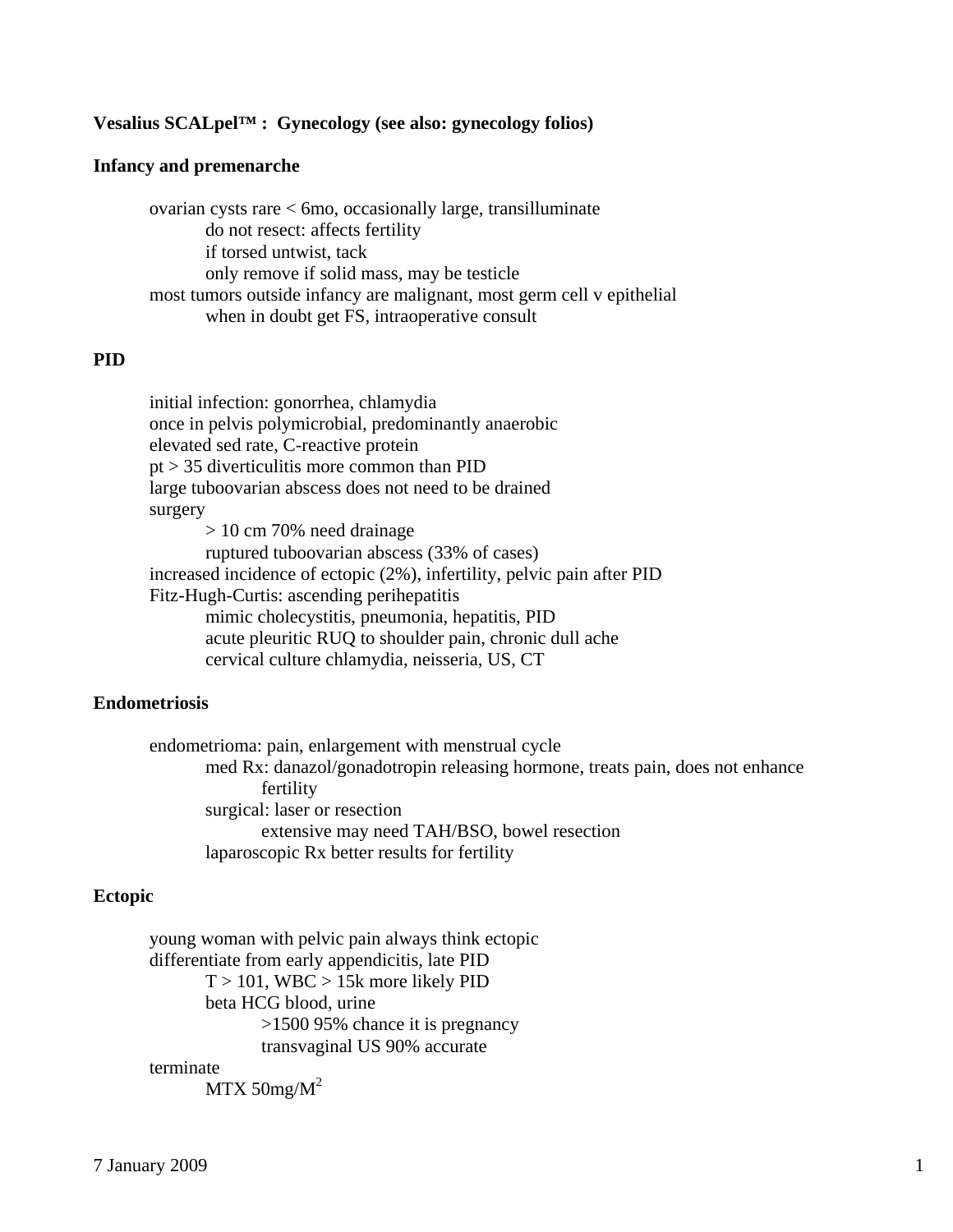inject gestational sac (if not immediate risk of rupture): prostaglandin, hyperosmolar glucose, NaCl potential benefit for future pregnancy betaHCG < 1000, decreasing likely absorbing, observe

### **Pregnancy**

```
 trauma: treat the mother, best outcome for fetus 
       physiologic changes: 
               50% increase in blood volume, 30% increase RBC mass 
                       = hemodilution, normal Hct 34 
               loss of 2L/30-40% of volume before tachy or drop BP, rapid deterioration > 
                               2,500cc 
              CO increases 50% 1<sup>st</sup> trimester, uterine blood flow 20%, dependent on MAP
               20 weeks aortocaval compression decreases CO 30% supine 
               decreased BP due to progesterone induced decreased SVR 
               CVP drops from 9 to ~4 as uterus enlarges, HR increases ~15BPM 
              15-20% increased O_2 consumption
               20% decrease FRC, rapid desaturation with decreased respiration 
              increased minute ventilation, decreased PaCO<sub>2</sub> 25-30, (normal level of 40 in
                               pregnant trauma patient is concerning) 
               compensatory renal excretion bicarb, slight metabolic acidosis is normal 
              increased PaO<sub>2</sub> \sim105
              maintain maternal O_2 sat > 95 to maintain PaO_2 > 70
               fetal compromise < 60BPM 
               decreased gastric tone and motility and decreased LES tone, risk aspiration 
               lower ext. pooling increases blood loss in leg injury & increases risk of thrombosis 
               pelvic pooling increases risk retroperitoneal bleeding, hematoma 
               leukocytosis 15-25K normal 
               increased procoagulant factors helps hemostasis 
                       low fibrinogen, split products, low platelets suggests DIC 
                       increased risk DVT/PE, prophylaxis after stable 
       abruptio 3% with minor trauma, 50% with life-threatening 
               vaginal bleeding (80%), uterine tenderness, change fetal heart rate 
               US not sensitive for abruptio 
       if shock cannot be controlled with fetus > 26w do C-section 
hyperthyroid: PTU preferred in pregnancy and lactation (carbimazole: fetal toxicity) 
      if poor control, total thyroidectomy during 3<sup>rd</sup> trimester
       RAI option post partum 
appendicitis: 
       prompt surgery all trimesters 
       US Dx 
      1<sup>st</sup> trimester hi risk fetal loss; open or laparoscopic appendectomy
       as pregnancy advances, increasing rate of misdiagnosis, rupture 
      3<sup>rd</sup> trimester can do open appendectomy or laparoscopic with fetal monitor
               same complication rate
```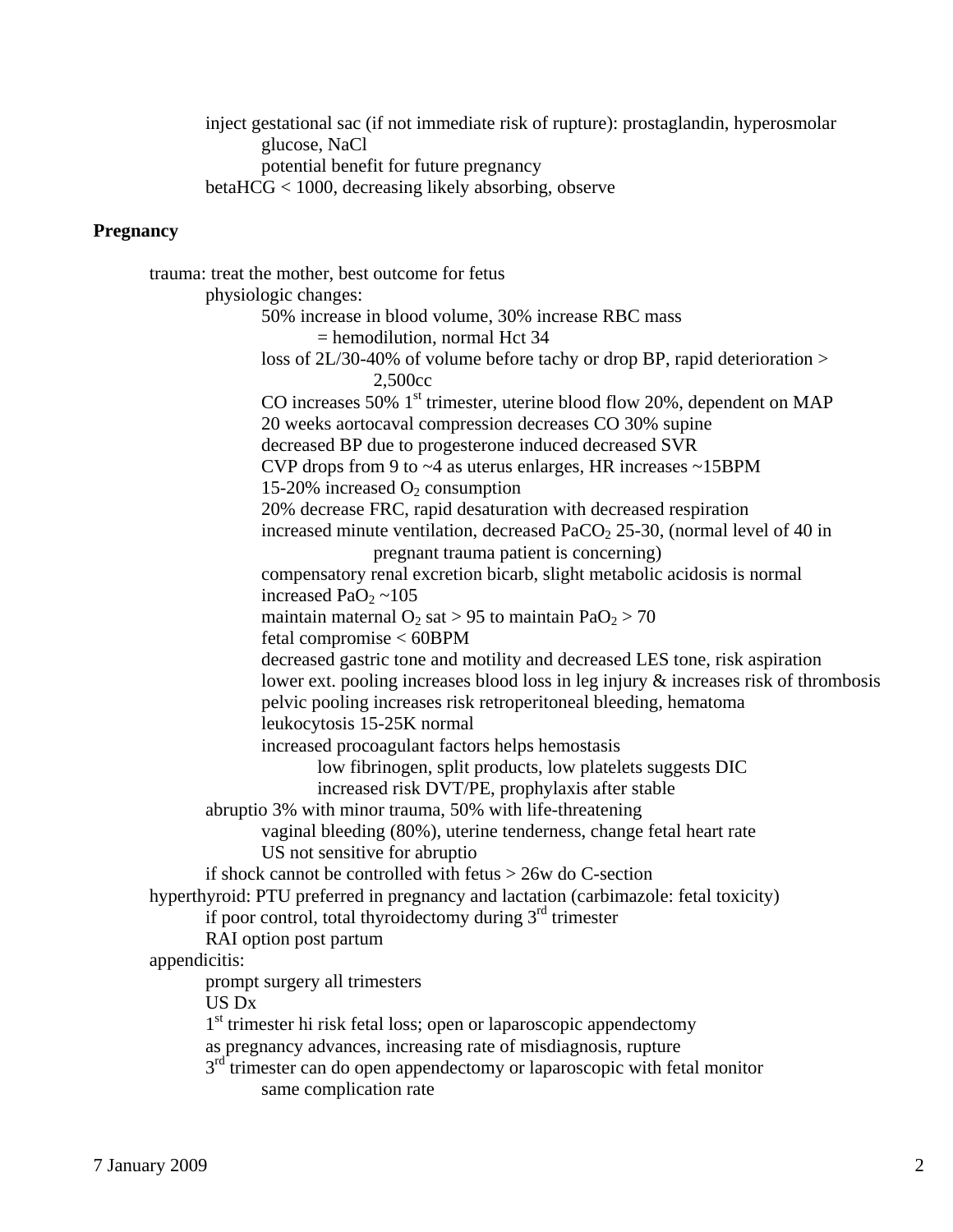3-5% fetal loss with acute appendicitis perforation, peritonitis, abscess results in 20-36% fetal loss cholecystitis:  $2<sup>nd</sup>$  most common surgical emergency in pregnancy less Murphy's sign surgery better outcome than observation unless near term, then defer pancreatitis rare in pregnancy, gallstone related breast cancer: mastectomy or delay radiation to post partum if do breast conservation (BCT) no sentinel lymph node chemotherapy  $2^{nd}$ ,  $3^{rd}$  trimester little risk to fetus

hot flashes: clonadine, gabapentin (selective serotonin reuptake) inhibit

overactive bladder: oxybutyrin (anticholinergic)

## **Ovarian**

| adnexal mass                                                                                 |  |
|----------------------------------------------------------------------------------------------|--|
| benign ovarian teratoma most common, shell out                                               |  |
| cyst: explore at 8-10cm                                                                      |  |
| endometrioma shell out                                                                       |  |
| Meigs: hydrothorax, ascites associated with benign ovarian fibroma                           |  |
| also associated with ovarian stimulation from fertility Rx                                   |  |
| torsion:                                                                                     |  |
| from mass: consider malignancy in older                                                      |  |
| more common during pregnancy (first pregnancy, 3 <sup>rd</sup> trimester)                    |  |
| sudden onset with marked nausea and vomiting to OR                                           |  |
| detorse, observe for color, necrotic do oophorectomy                                         |  |
| if suspect cancer do most conservative thing first, unilateral                               |  |
| most present as stage III                                                                    |  |
| pelvic exam and pelvic US only screening tools                                               |  |
| marker CA125, also elevated in endometriosis, PID, liver disease, pancreatitis               |  |
| contralateral Bx, not wedge                                                                  |  |
| palpate opposite, if in doubt do FS                                                          |  |
| spreads by exfoliation                                                                       |  |
| Bx suspicious areas, PAP diaphragm, washings                                                 |  |
| risks for ovarian: family history, older, early menarche, late menopause, BRCA1 16% lifetime |  |
| risk, nulliparity                                                                            |  |
| BCP may decrease risk                                                                        |  |
| proven ovarian cancer: TAH/BSO (facilitate F/U exam), omentectomy, debulk, leave no          |  |
| tumor > 1cm                                                                                  |  |
| cytoreduction affects prognosis, more important than size or number of mets                  |  |
| platinum based systemic chemo                                                                |  |
| chemoresistance assay useful only for recurrent or refractory                                |  |
| bowel obstruction most common complication                                                   |  |
| post-menopausal adnexal mass = ovarian cancer until disproven                                |  |
|                                                                                              |  |